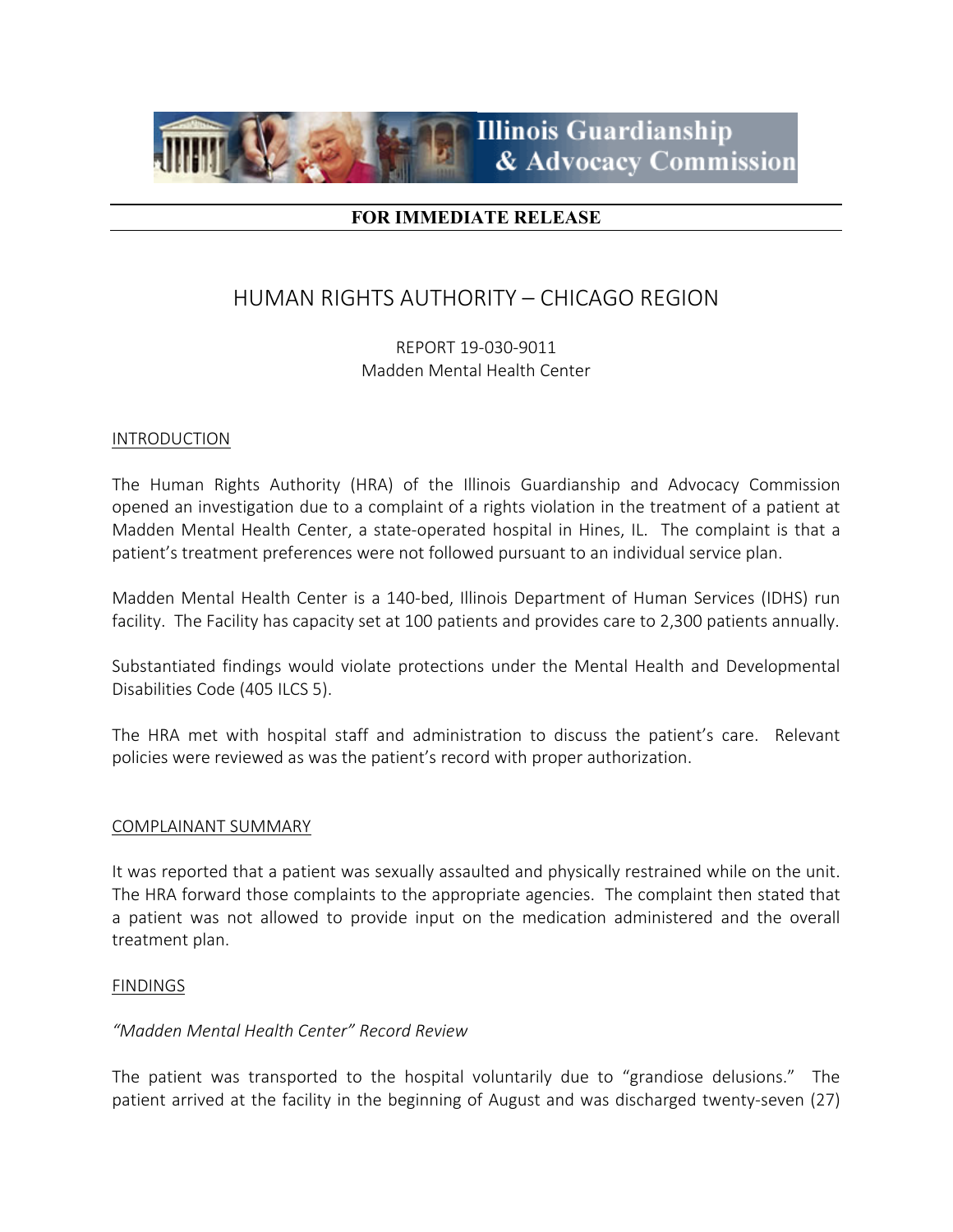days later. Upon arrival the patient was searched, given an initial psychiatric nursing assessment and placed on fifteen (15) minute checks due to unpredictable behavior. Per the notes the patient completed the initial psychiatric nursing assessment and was "cooperative with admission process."

After being transferred to the unit, the patient completed a master treatment plan and personal safety plan. In the plans the patient informed the facility that the emergency treatment preferences were emergency medication. The patient also informed the facility that Depakote and Lamictal should not be administered. The record reflects that the medications that the patient did not want to receive were never ordered or administered.

The patient's record reflects that the patient had the capacity to make treatment decisions. The comprehensive psychiatric evaluation states that the patient was oriented to person, place and time. The evaluation also states the patient was "pleasant," was able to comprehend and had fair insight, evidenced by agreeing with the treatment plan. The record also includes a signed consent for services and several consents for medication which the assigned physician states, "the client was examined and has the current capacity to make informed decisions regarding treatment." The medications include Lithium, Risperdal, Cogentin and Haldol.

The record demonstrates the patient's ability to choose, as the patient refused ordered medications on August 22, 2018. The patient further demonstrated her choices by attending many groups and removing herself from others as they were taking place. Lastly the patient chose whether to tend to hygiene, eat and move around the unit, whenever she deemed it necessary.

Per the record the patient never received any emergency medication. The record contains no restriction of rights forms, however there are several instances in which medication was given intramuscularly. The nursing notes around these instances are for PRN (as needed) medication due to the patient not being redirectable and verbally aggressive. Per the notes the PRN(s) were given "per patient request."

# *Site Visit and Interviews*

In response to the complaint, the HRA conducted a site visit at Madden Mental Health Center on August 29, 2019. The HRA interviewed the hospital administrator, a social worker, the social work director, and a nurse that provided care to the patient. It was reported that the social worker assigned to the patient during her stay at the hospital retired.

During the interview the HRA asked the staff to explain how they determine capacity. The hospital administrator informed the HRA that capacity is determined during the initial intake process. She furthered that the patient meets with the social work staff and the psychiatrist to create a treatment plan. It is during this meeting, or series of meetings, that capacity is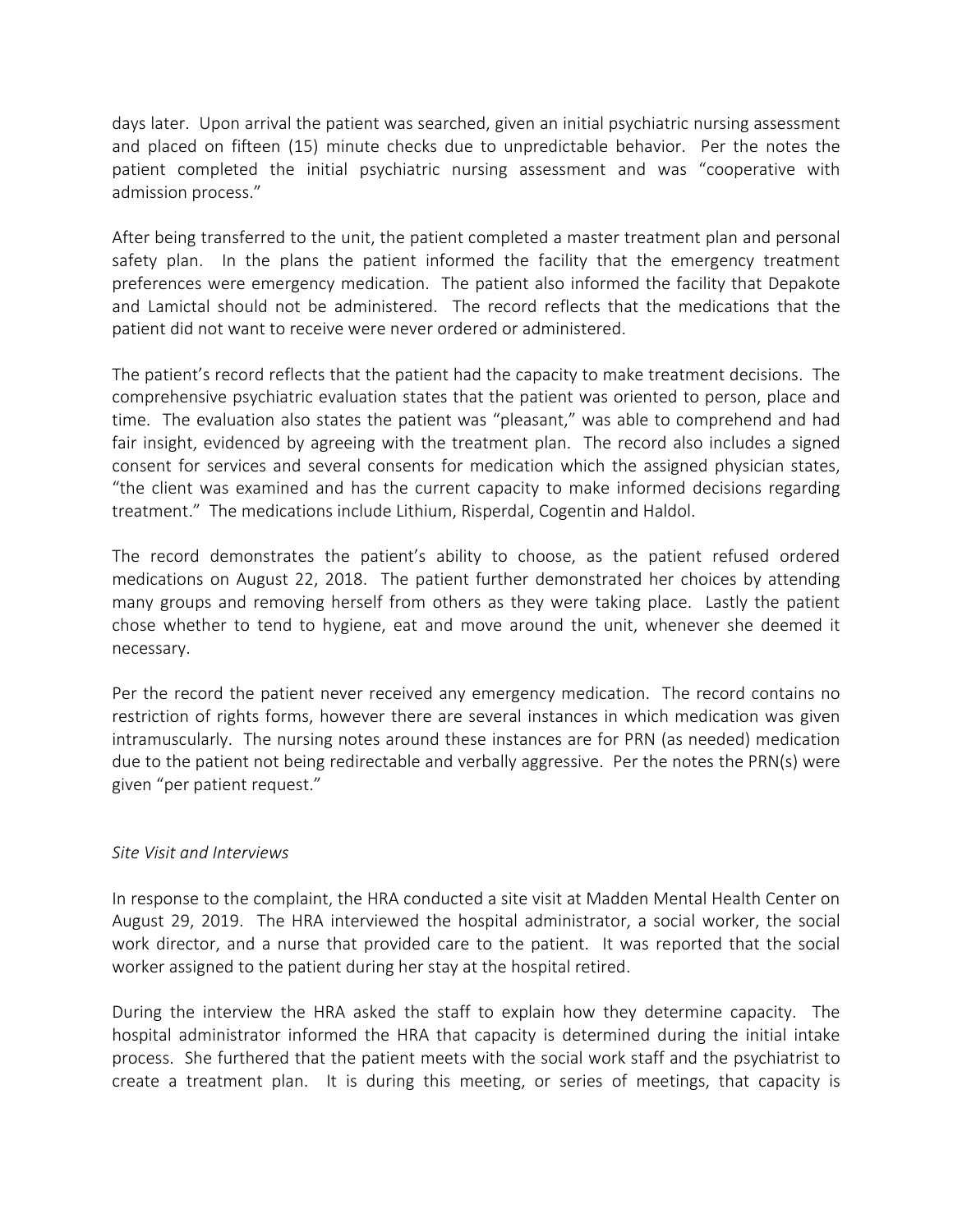determined. The social worker and the psychiatrist discuss the patient's strengths and weaknesses and formulate a care plan with the patient, if the patient can do so.

The hospital administrator continued to inform the HRA that a patient's capacity is continuously monitored throughout the patient's stay. The administrator went on to state that staff meet with patients during groups, medication administration and social work/psychiatry sessions. She stated that nurses and technicians are always available on the unit to talk with and assist patients. She finally stated that if the staff feel a patient has had a capacity decline, then a petition for treatment would be filed.

The social work director pointed to the fact that the patient completed the intake assessment and signed all the consents for medication administration as proof of capacity. The facility then provided proof of all consents for medication during the interview. The social work director also stated that the patient informed staff which medications to not administer as further proof that this patient had decisional capacity. The nurse also agreed with the social worker.

The HRA asked staff if the patient consented for her family to be notified about her care. The staff produced a signed release from the patient allowing the facility to share information with the patient's boyfriend and family. The release was signed on August 8, 2018. The staff stated that it is hospital protocol to have the patient sign a release before discussing care with any individual that is not the guardian of the patient.

The HRA asked the staff if they were aware of the patient's emergency medication preference, the staff responded that the patient requested intravenous medication in the event of an emergency. The staff furthered that they always followed the patient's request. The staff mentioned they only provided medications to the patient when she requested them.

The HRA then asked the administrator if the facility notified patients about their rights to create a mental health treatment preference declaration. The administrator indicated that the patient and family handbook informed patient about establishing declarations of mental health treatment. The administrator also stated that the facility verbally informs patients about the declaration of mental health treatment during the intake process.

# *Policy Review*

The HRA reviewed the "Refusal of Services / Psychotropic Medication (230)" policy. The policy details how and when emergency psychotropic medication should be administered. The policy explains that refusal of psychotropic medication "has occurred if verbal and/or non-verbal communication of the patient indicates unwillingness to receive the medication." The policy illustrates that emergency medication can only be given "to prevent the patient from causing serious and imminent physical harm to self and/or others." The policy outlines that if a "patient does not overtly consent to IM psychotropic medications, he or she shall be deemed to be refusing such medication."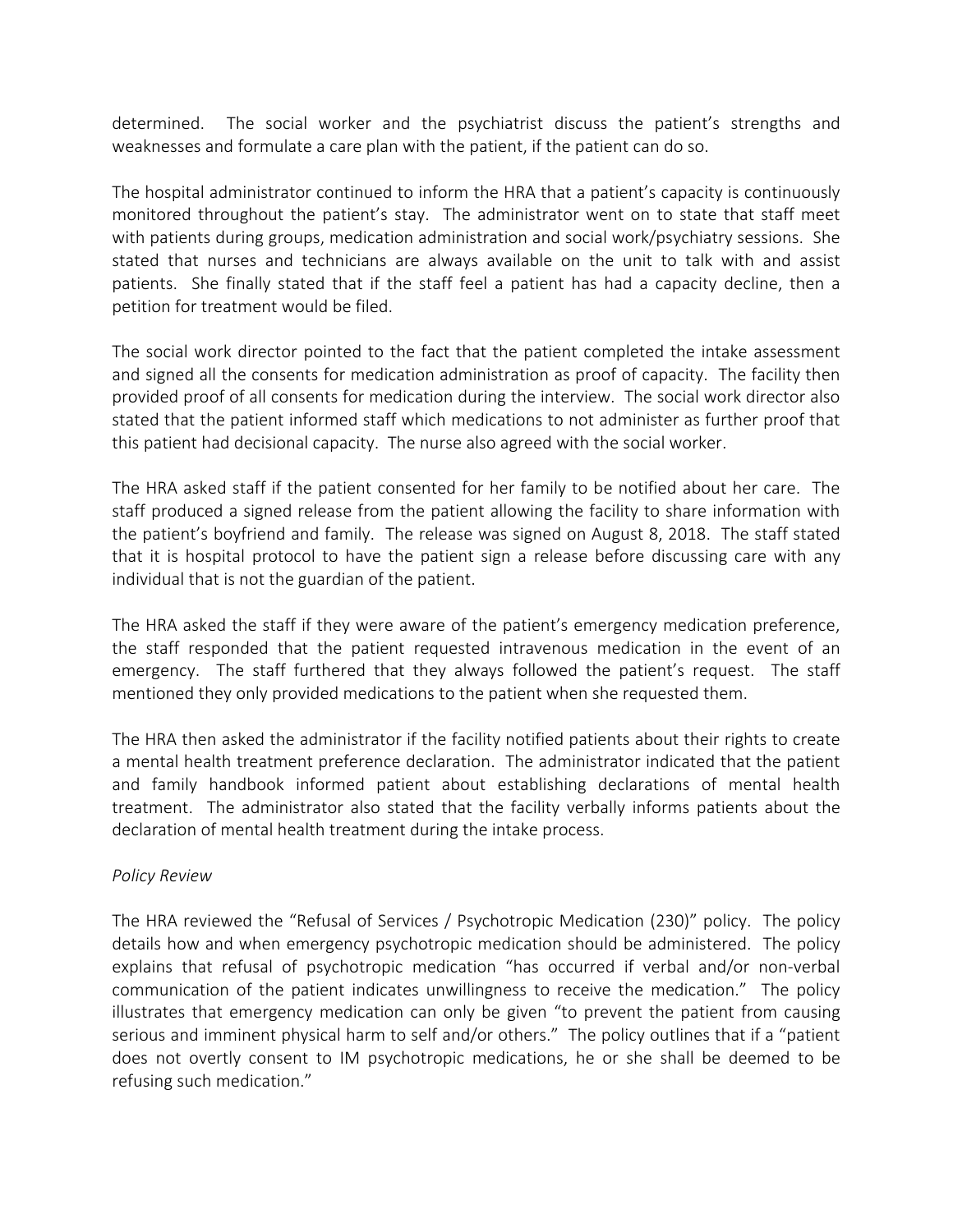Next, the HRA reviewed the "Admission Screening Requirements (1515)" policy. The policy stipulates that emergency intervention preferences are written in coordination with the patient upon intake. Madden's policy involves a completion of a personal safety plan. The plan is a form that the patient fills out with staff coordination addressing personal triggers and emergency intervention preferences. The form is then attached to the treatment plan.

Furthering Madden's "Admission Screening Requirements (1515)" policy is the "Medication Counseling & Informed Consent (1701)." This policy details that "prior to prescribing psychotropic medications in non-emergency situations, the treating physician shall ascertain and document whether the individual is capable of giving informed consent." This policy requires the physician examine the patient and complete a form that states the patient has capacity to make informed decisions regarding treatment. A copy of the form is then given to the patient as it contains medication information and notifies the patient in writing of the medication information. If the patient has a guardian or substitute decision maker, then this information is provided to the guardian or substitute decision maker.

The "Medication Counseling & Informed Consent (1701)" complies with the Code (5/2-102a-5). This section of the Code mandates that "the physician or the physician's designee shall advise the recipient, in writing, of the side effects, risk, and benefits of the treatment … to the extent such advice is consistent with the recipient's ability to understand the information communicated." The Code furthers that a physician shall state "in writing whether the recipient has the capacity to make reasoned decisions about the treatment."

All the reviewed policies comply with the mandates set forth in the Mental Health and Developmental Disabilities Code. As the Code (5/2-102a) mandates that, "A recipient of services shall be provided with adequate and humane care and services in the least restrictive environment, pursuant to an individual services plan." It continues to state the plan should be formulated and reviewed "with the participation of the recipient … the recipient's preferences regarding emergency interventions … shall be noted in the recipient's treatment plan." Madden's plan is formulated at intake and with the patient, therefore it is in line with the Code.

They all also comply with the mandates in the Mental Health and Developmental Disabilities Code (5/2-107) regarding treatment refusals. The Code stipulates that a recipient or the recipient's guardian may refuse all services and they shall not be given unless "such services are necessary to prevent the recipient from causing serious and imminent physical harm to the recipient or others and no less restrictive alternative is available."

Lastly, the HRA reviewed Madden's Patient and Family Handbook. The handbook provides patients with an overview of the treatment they may receive while at the facility. The handbook also provides the patient with their rights and agencies to contact to set up advance directives for treatment. The handbook is given to the patient and provides vital information to the patient. The handbook provides contact information for patients to file grievances.